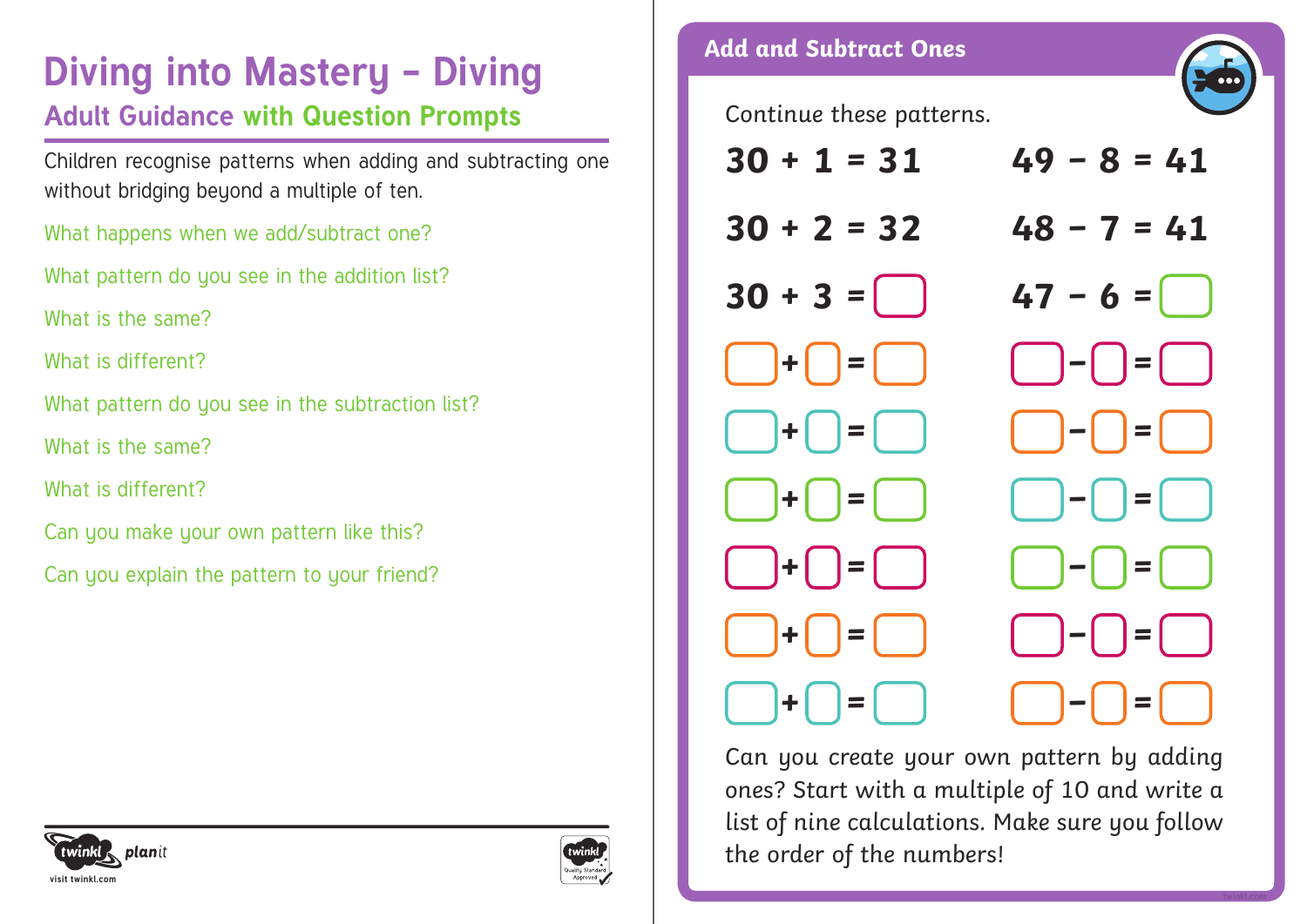## **Diving into Mastery - Deeper** Add and Subtract Ones **Adult Guidance with Question Prompts**

Children will need base ten blocks for this activity. They use equipment to explain how a group of ones can be added to a multiple of ten, or subtracted, to target a multiple of ten. They could use the 'Tens and Ones Mat' from the lesson resources.

What number has Jane made with her base ten blocks?

How do you know?

How many tens does her number have?

How many ones?

How can she get to 50?

Is she correct about taking away all the ones?

Whu?

Show me with your base ten blocks.

What would Jane need to write in the ones column to show she had no ones?

Now show me how to do 38 – 8 with your base ten blocks.

What if we want to add?

Show me 50 + 2 with base ten blocks.









Jane says, To get to 50, I need to take away all the ones.

> Is Jane correct? Explain how you know.

Can you use equipment to show Jane what to do?

Show Jane how to solve these calculations: